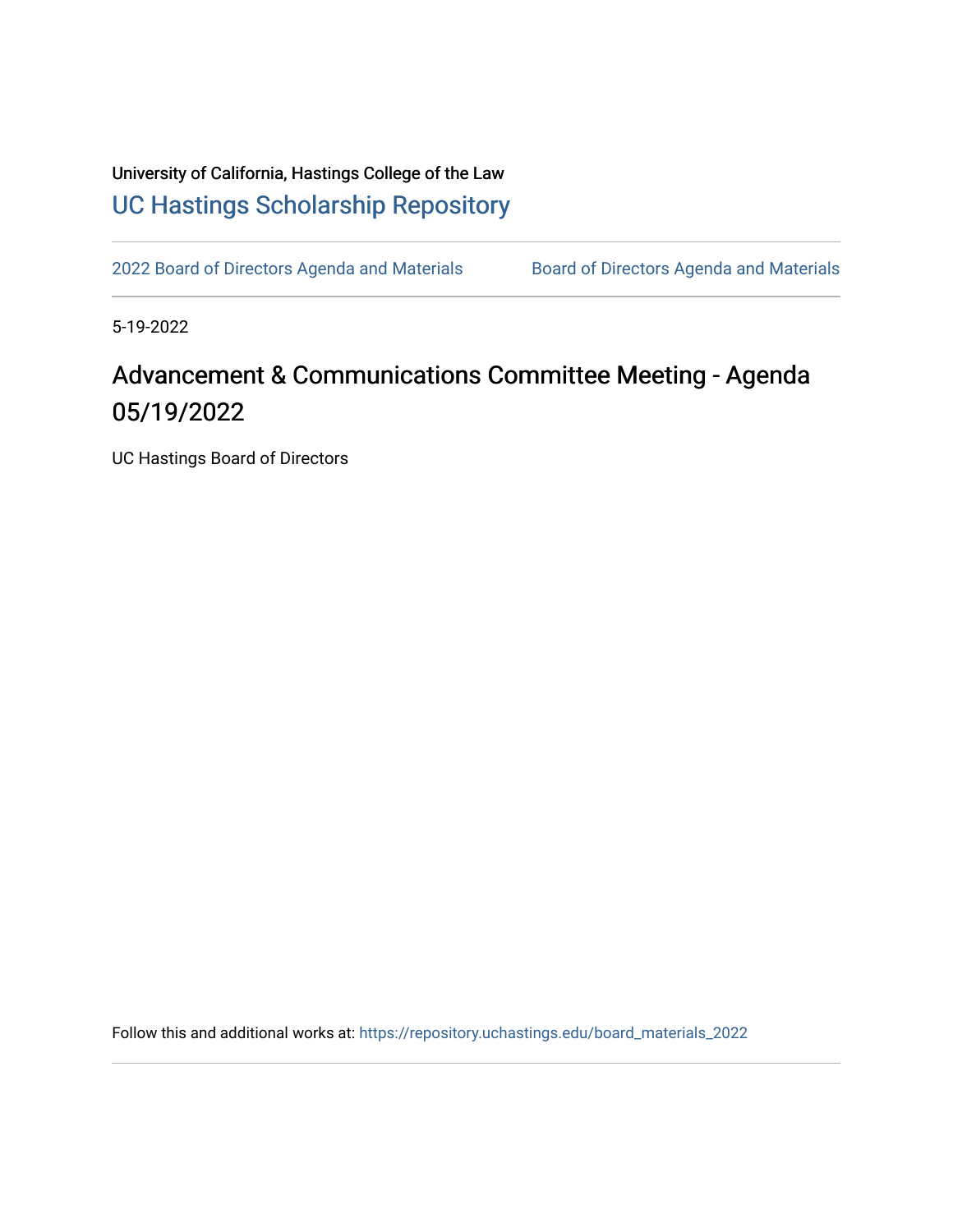

## **UNIVERSITY OF CALIFORNIA HASTINGS COLLEGE OF THE LAW BOARD OF DIRECTORS MEETING OF THE ADVANCEMENT & COMMUNICATIONS COMMITTEE AGENDA**

Thursday, February 17, 2022 at 9:00 a.m. 333 Golden Gate, Suite 501 San Francisco, CA 94102

Due to the COVID-19 pandemic, participants and members of the public may join the meeting via the web link or dial-in numbers listed in the public notice of this meeting linked here: *[https://www.uchastings.edu/our-story/board-of-directors/board-meeting-notices-agendas-and](https://www.uchastings.edu/our-story/board-of-directors/board-meeting-notices-agendas-and-materials/)[materials/.](https://www.uchastings.edu/our-story/board-of-directors/board-meeting-notices-agendas-and-materials/)* 

- 1. Roll Call Director Courtney Power, Chair Director Michael Ehrlich Director Mary Noel Pepys Director Chip Robertson
- 2. Public Comment

*This is an opportunity for members of the public to comment on agenda items. Public comment on any agenda item will be limited to no more than three minutes per speaker and 10 minutes total. Groups or organizations that wish to comment on a particular item are encouraged to have a single representative speak for no more than three minutes. These limits can be varied at the discretion of the Chair. Persons who wish to speak on matters not on the agenda should make their request in writing to the General Counsel and Secretary of the College.*

- 3. Action Item: Approval of Minutes of February 17, 2022
- 4. Report of Chief Communications Officer Liz Moore 4.1 Communications Update 4.2 Communications Goals
- 5. Report of Chief Development Officer Eric Dumbleton 5.1 FY22 Fundraising Update 5.2 Comprehensive Campaign Update
	- 5.3 Alumni Engagement Update
	- 5.4 Class of 1996 Student Video Competition